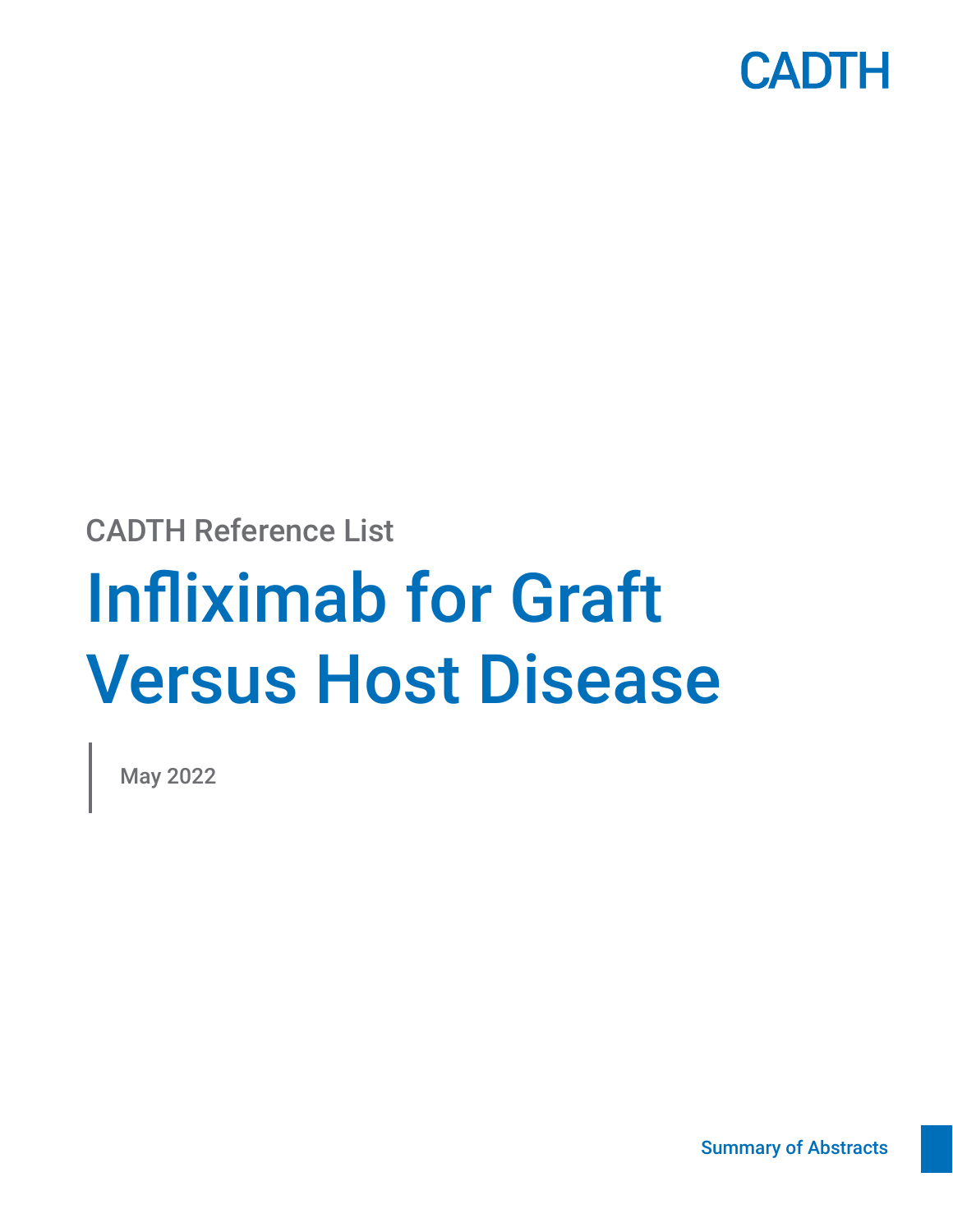

Authors: Robyn Haas, Jennifer Horton

Cite As: *Infliximab for Graft Versus Host Disease*. (CADTH reference list: summary of abstracts). Ottawa: CADTH; 2022 May.

Disclaimer: The information in this document is intended to help Canadian health care decision-makers, health care professionals, health systems leaders, and policy-makers make well-informed decisions and thereby improve the quality of health care services. While patients and others may access this document, the document is made available for informational purposes only and no representations or warranties are made with respect to its fitness for any particular purpose. The information in this document should not be used as a substitute for professional medical advice or as a substitute for the application of clinical judgment in respect of the care of a particular patient or other professional judgment in any decision-making process. The Canadian Agency for Drugs and Technologies in Health (CADTH) does not endorse any information, drugs, therapies, treatments, products, processes, or services.

While care has been taken to ensure that the information prepared by CADTH in this document is accurate, complete, and up to date as at the applicable date the material was first published by CADTH, CADTH does not make any guarantees to that effect. CADTH does not guarantee and is not responsible for the quality, currency, propriety, accuracy, or reasonableness of any statements, information, or conclusions contained in any third-party materials used in preparing this document. The views and opinions of third parties published in this document do not necessarily state or reflect those of CADTH.

CADTH is not responsible for any errors, omissions, injury, loss, or damage arising from or relating to the use (or misuse) of any information, statements, or conclusions contained in or implied by the contents of this document or any of the source materials.

This document may contain links to third-party websites. CADTH does not have control over the content of such sites. Use of third-party sites is governed by the third-party website owners' own terms and conditions set out for such sites. CADTH does not make any guarantee with respect to any information contained on such third-party sites and CADTH is not responsible for any injury, loss, or damage suffered as a result of using such third-party sites. CADTH has no responsibility for the collection, use, and disclosure of personal information by third-party sites.

Subject to the aforementioned limitations, the views expressed herein do not necessarily reflect the views of Health Canada, Canada's provincial or territorial governments, other CADTH funders, or any third-party supplier of information.

This document is prepared and intended for use in the context of the Canadian health care system. The use of this document outside of Canada is done so at the user's own risk.

This disclaimer and any questions or matters of any nature arising from or relating to the content or use (or misuse) of this document will be governed by and interpreted in accordance with the laws of the Province of Ontario and the laws of Canada applicable therein, and all proceedings shall be subject to the exclusive jurisdiction of the courts of the Province of Ontario, Canada.

The copyright and other intellectual property rights in this document are owned by CADTH and its licensors. These rights are protected by the Canadian *Copyright Act* and other national and international laws and agreements. Users are permitted to make copies of this document for non-commercial purposes only, provided it is not modified when reproduced and appropriate credit is given to CADTH and its licensors.

About CADTH: CADTH is an independent, not-for-profit organization responsible for providing Canada's health care decision-makers with objective evidence to help make informed decisions about the optimal use of drugs, medical devices, diagnostics, and procedures in our health care system.

Funding: CADTH receives funding from Canada's federal, provincial, and territorial governments, with the exception of Quebec.

Questions or requests for information about this report can be directed to requests@cadth.ca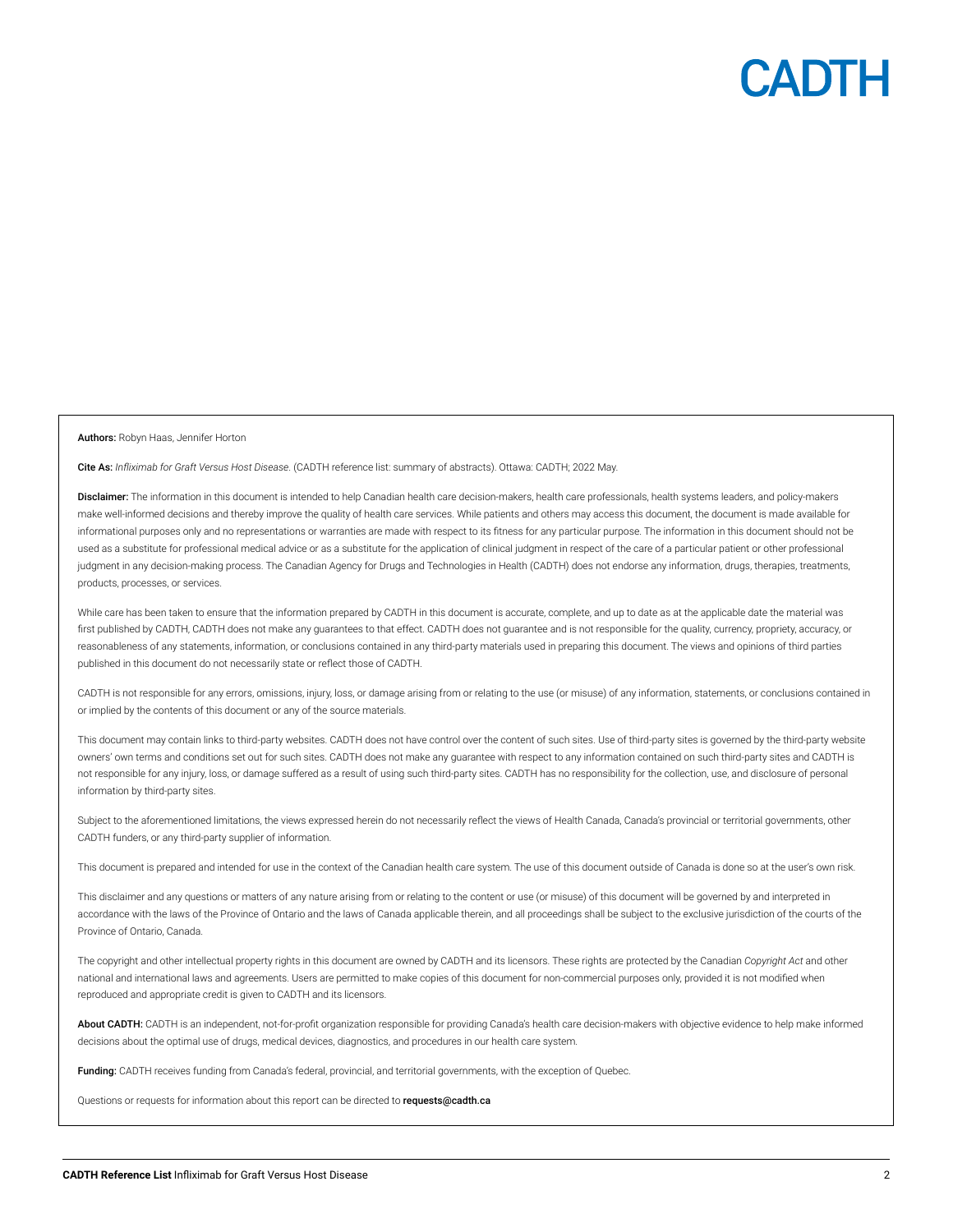# CADTH

# <span id="page-2-0"></span>Key Message

No evidence was identified about the clinical effectiveness of infliximab in patients with graft versus host disease.

# Research Question

What is the clinical effectiveness of infliximab in patients with graft versus host disease?

# **Methods**

#### Literature Search Methods

A limited literature search was conducted by an information specialist on key resources including MEDLINE, Embase, the Cochrane Database of Systematic Reviews, the International HTA Database, the websites of Canadian and major international health technology agencies, as well as a focused internet search. The search strategy comprised both controlled vocabulary, such as the National Library of Medicine's MeSH (Medical Subject Headings), and keywords. The main search concepts were infliximab and graft-versus-host disease. CADTHdeveloped search filters were applied to limit retrieval to health technology assessments, systematic reviews, meta-analyses, or indirect treatment comparisons; and randomized controlled trials, controlled clinical trials, or any other type of clinical trial. Where possible, retrieval was limited to the human population. The search was completed on April 28, 2022 and limited to English-language documents published since January 1, 2017. Internet links were provided, where available.

#### Selection Criteria and Summary Methods

One reviewer screened literature search results (titles and abstracts) and selected publications according to the inclusion criteria presented in **[Table 1](#page-3-0)**. Full texts of study publications were not reviewed. The information presented in the Overall Summary of Findings section was based on information available in the abstracts of selected publications.

### **Results**

No relevant health technology assessments, systematic reviews, randomized controlled trials, or non-randomized studies were identified about the clinical effectiveness of infliximab in patients with graft versus host disease.

References of potential interest that did not meet the inclusion criteria are provided in [Appendix 1.](#page-5-0)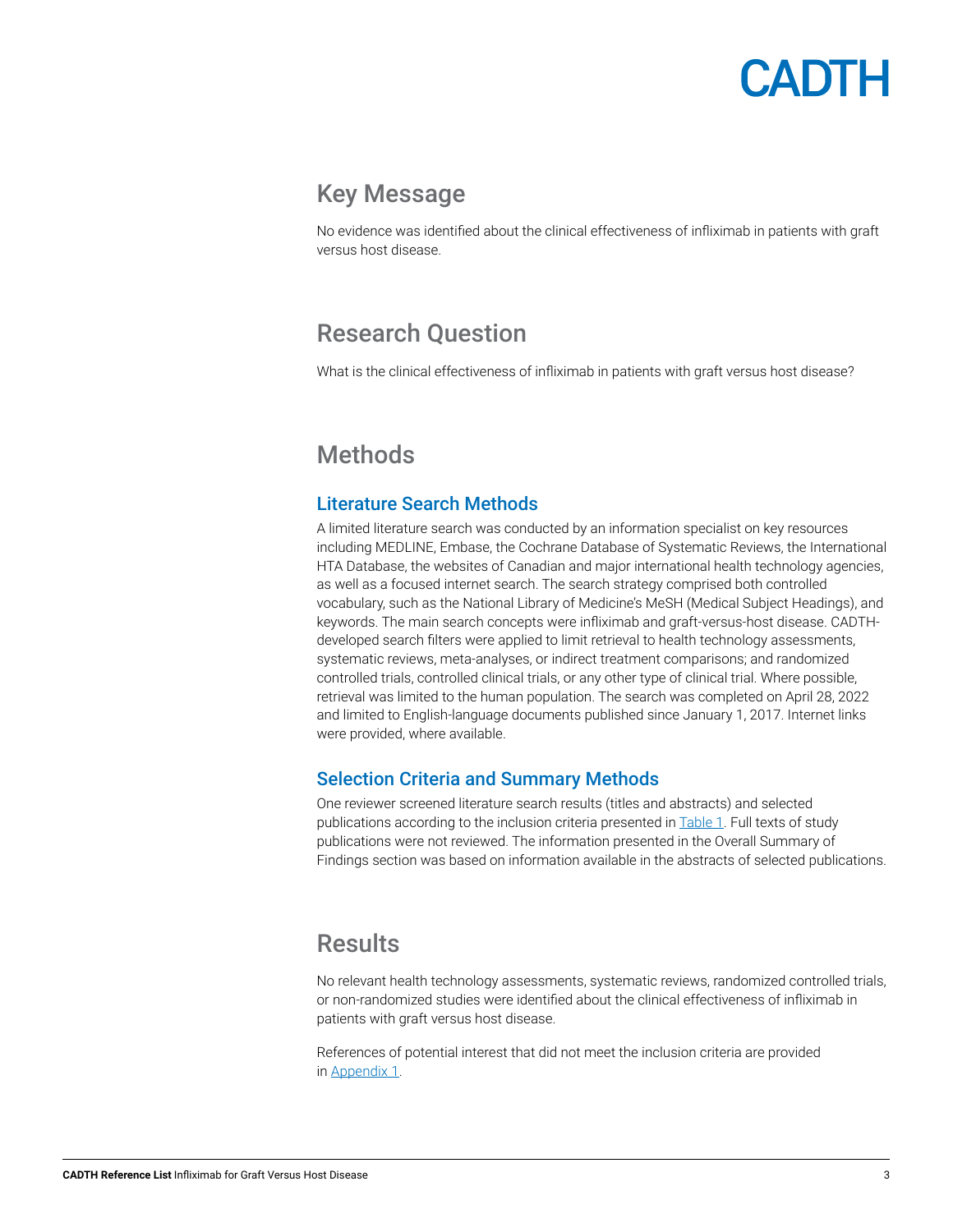

#### <span id="page-3-0"></span>Table 1: Selection Criteria

| <b>Criteria</b>     | <b>Description</b>                                                                                                                                                                                                                                                                                          |
|---------------------|-------------------------------------------------------------------------------------------------------------------------------------------------------------------------------------------------------------------------------------------------------------------------------------------------------------|
| Population          | Patients (of all ages) with graft vs. host disease                                                                                                                                                                                                                                                          |
| <b>Intervention</b> | Infliximab                                                                                                                                                                                                                                                                                                  |
| Comparator          | Extracorporeal photopheresis, mycophenolate mofetil, etanercept, low-dose methotrexate, mTOR inhibitor (e.g.,<br>sirolimus, everolimus), imatinib, ibrutinib, rituximab, pentostatin, cyclosporine, corticosteroids, placebo                                                                                |
| <b>Outcomes</b>     | Clinical effectiveness (e.g., failure free survival, overall response rate, health-related quality of life, symptom<br>severity, duration of response, overall survival, non-relapse mortality, malignancy relapse or progression, steroid<br>dosing); safety (e.g., adverse events, severe adverse events) |
| Study designs       | Health technology assessments, systematic reviews, randomized controlled trials, non-randomized studies                                                                                                                                                                                                     |

mTOR = mechanistic target of rapamycin.

# Overall Summary of Findings

No relevant literature was found about the clinical effectiveness of infliximab in patients with graft versus host disease; therefore, no summary can be provided.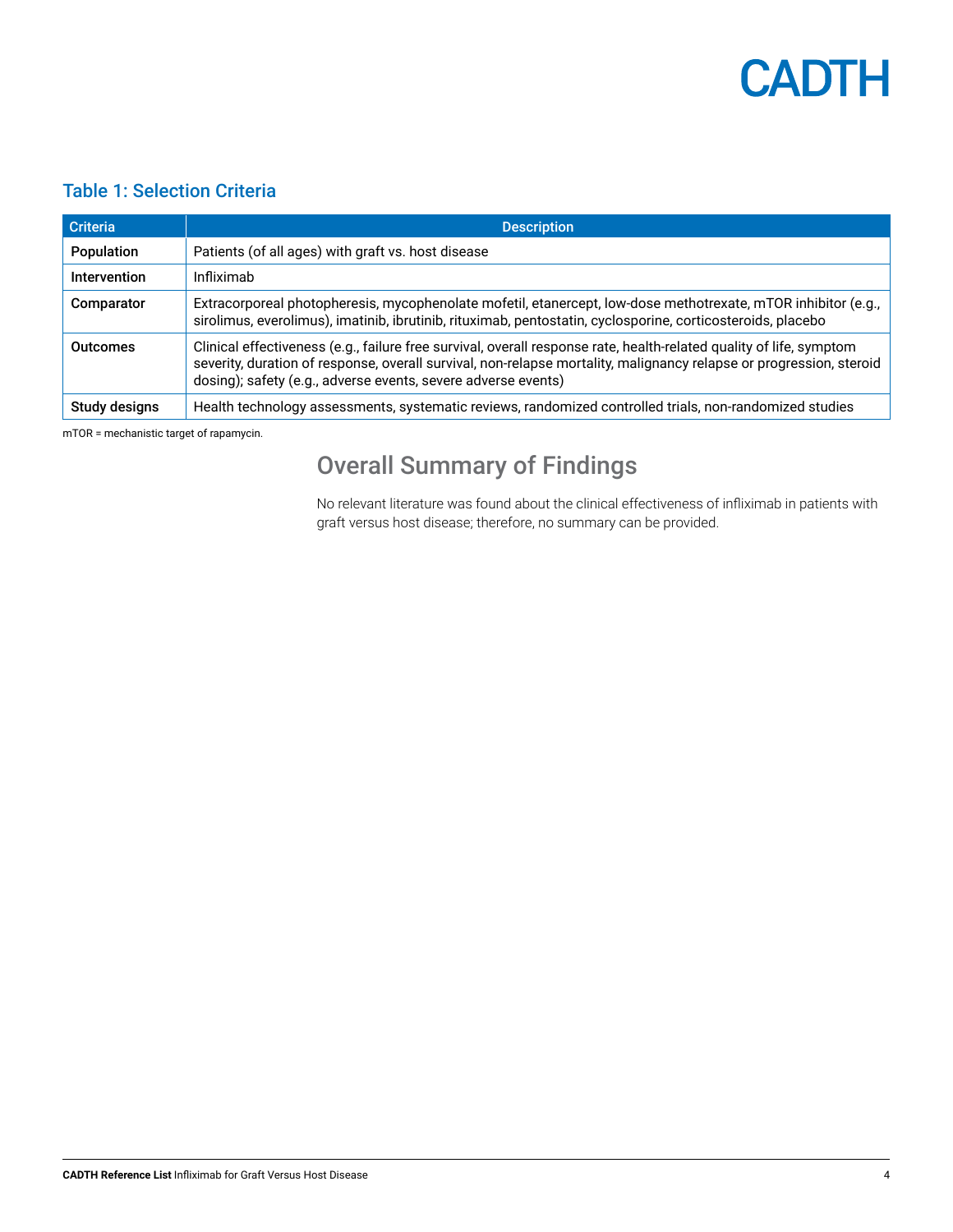

# References

Health Technology Assessments No literature identified.

Systematic Reviews No literature identified.

Randomized Controlled Trials No literature identified.

Non-Randomized Studies

No literature identified.